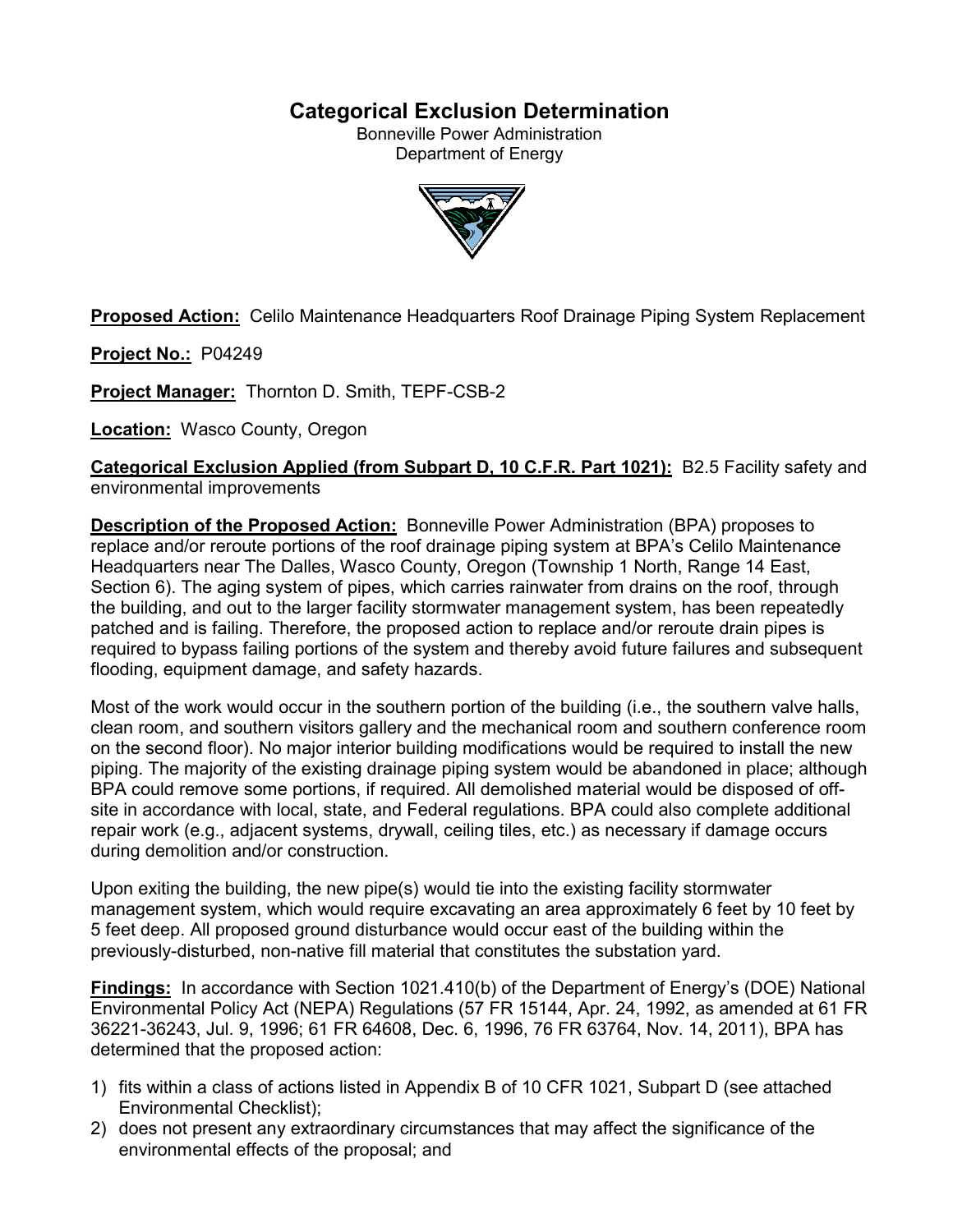3) has not been segmented to meet the definition of a categorical exclusion.

Based on these determinations, BPA finds that the proposed action is categorically excluded from further NEPA review.

*/s/ W. Walker Stinnette* W. Walker Stinnette Contract Environmental Protection Specialist Flux Resources LLC

Reviewed by:

*/s/ Carol P. Leiter* Carol P. Leiter Supervisory Environmental Protection Specialist

Concur:

*/s/ Sarah T. Biegel January 31, 2022* Sarah T. Biegel Date NEPA Compliance Officer

Attachment(s): Environmental Checklist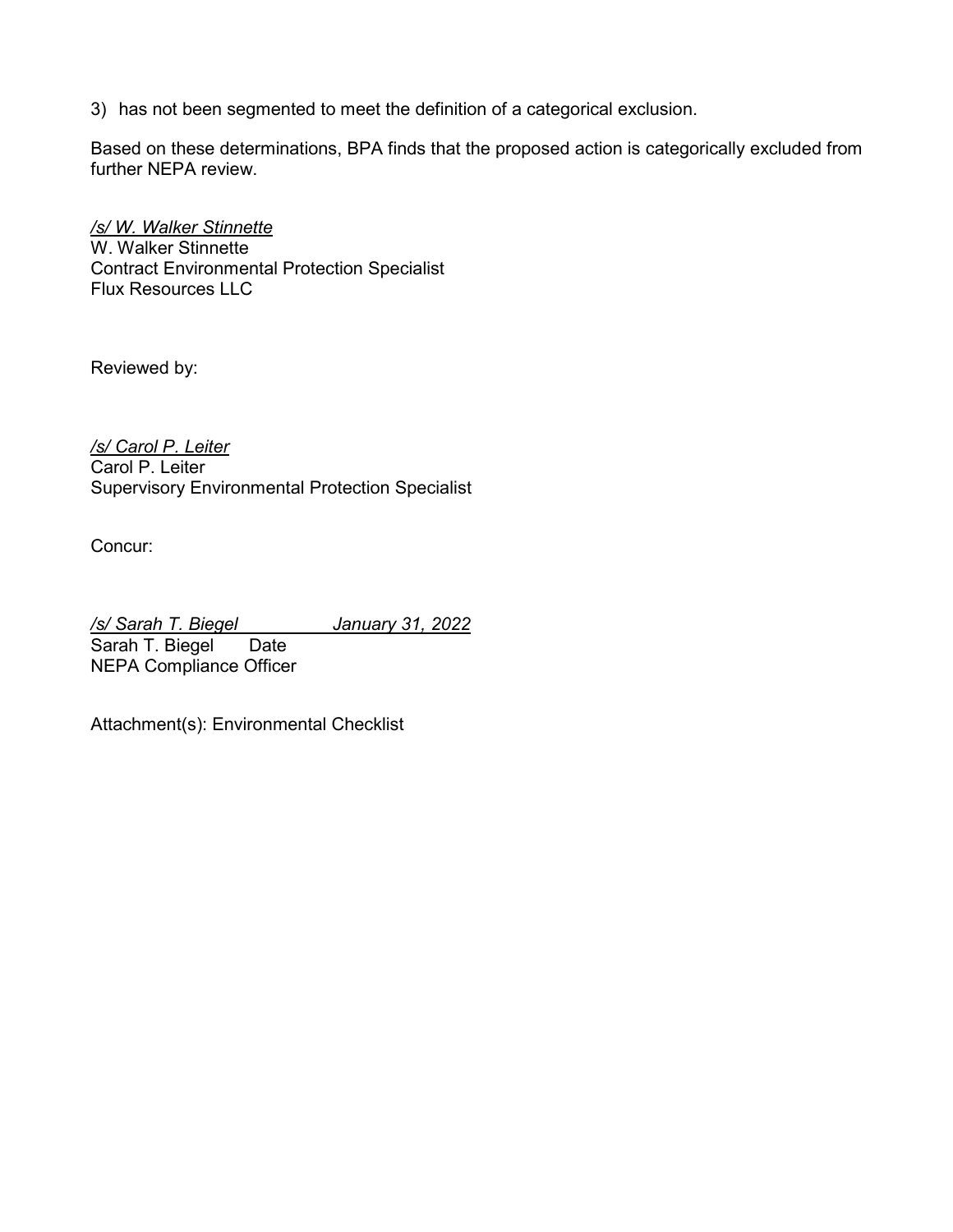# **Categorical Exclusion Environmental Checklist**

This checklist documents environmental considerations for the proposed project and explains why the project would not have the potential to cause significant impacts on environmentally sensitive resources and would meet other integral elements of the applied categorical exclusion.

**Proposed Action:** Celilo Maintenance Headquarters Roof Drainage Piping System Replacement

## **Project Site Description**

The project site is located on Bonneville Power Administration (BPA) fee-owned property at BPA's Celilo Maintenance Headquarters near The Dalles, Wasco County, Oregon (Township 1 North, Range 14 East, Section 6). All proposed actions would occur inside the existing Maintenance Headquarters building or outside within the substation yard, which is previously disturbed, covered in gravel, and maintained clear of vegetation. The primary native soil type underlying the substation yard is the Walla Walla soil series, which is not hydric. No wetlands or water bodies are located within 1,000 feet of the site. Outside of the Maintenance Headquarters and substation, the surrounding area is primarily maintained transmission line rightof-way (ROW) consisting of grasses and shrubs with some agricultural areas farther beyond. All work areas are located within a designated Urban Area of the Columbia River Gorge National Scenic Area (CRGNSA).

## **Evaluation of Potential Impacts to Environmental Resources**

## **1. Historic and Cultural Resources**

Potential for Significance: No

Explanation: The Celilo Converter Station has been determined eligible for inclusion in the National Register of Historic Places. However, the proposed undertaking would not alter the integrity or eligibility of the property. Similarly, the proposed undertaking does not have the potential to affect archaeological resources, as all ground-disturbing activities would occur within the previously-disturbed compacted gravel fill that constitutes the substation yard. Therefore, the proposed undertaking would have no potential to cause effects to historic properties.

## **2. Geology and Soils**

Potential for Significance: No

Explanation: All ground disturbance would occur within previously-disturbed gravel fill that constitutes the substation yard. Excavated material would be stored temporarily onsite and then used for backfill. Standard construction best management practices (BMPs) would prevent erosion and sedimentation. Therefore, the proposed action would not impact geology and soils.

## **3. Plants (including Federal/state special-status species and habitats)**

Potential for Significance: No

Explanation: All ground disturbance would occur within the substation yard, which is maintained clear of vegetation. Therefore, the proposed action would have no effect on plant species or habitats.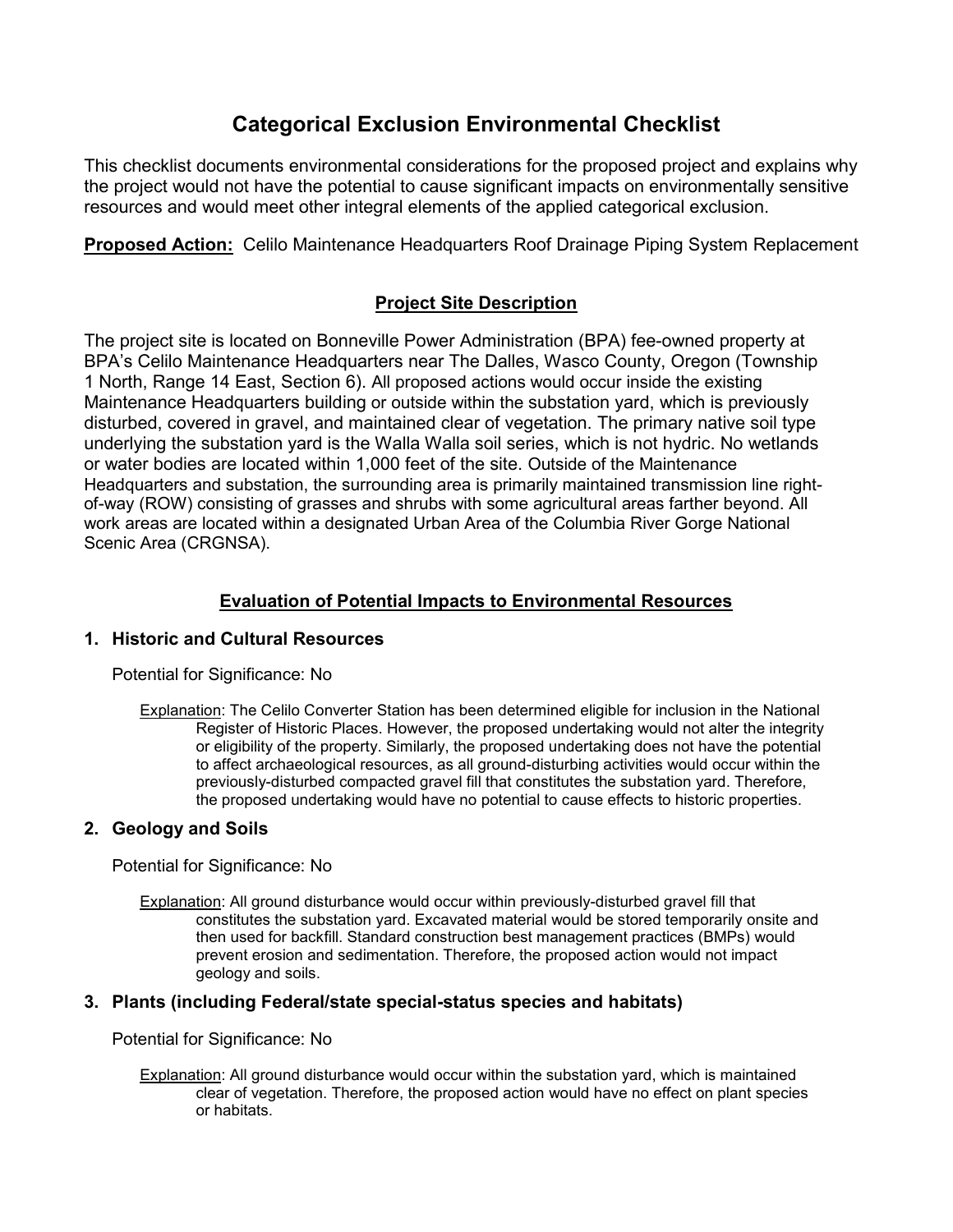## **4. Wildlife (including Federal/state special-status species and habitats)**

Potential for Significance: No

Explanation: Minor and temporary disruption of normal wildlife behavior could occur from elevated noise and human presence during construction. However, current ambient noise and disturbances are high in the area due to routine maintenance and operations at the substation. As such, wildlife species that could be present in the area would likely already be habituated to human activity. There are no known occurrences of any special-status wildlife species, and no suitable species habitat is present.

## **5. Water Bodies, Floodplains, and Fish (including Federal/state special-status species, ESUs, and habitats)**

Potential for Significance: No

Explanation: The proposed action includes installation of stormwater management infrastructure, which would be built in accordance with all applicable local, state, and Federal regulations. No water bodies, floodplains, or fish-bearing streams are present within or near the project site. Standard construction BMPs would prevent indirect impacts to off-site water bodies, floodplains, and fish. Therefore, the proposed action would not impact water bodies and floodplains and would have no effect on fish species or habitats.

## **6. Wetlands**

Potential for Significance: No

Explanation: No wetlands are present within or near the project site. Standard construction BMPs would prevent indirect impacts to off-site wetlands. Therefore, the proposed action would not impact wetlands.

#### **7. Groundwater and Aquifers**

Potential for Significance: No

Explanation: The proposed action would not require the use of hazardous materials that could impact groundwater and aquifers. No new wells or other uses of groundwater or aquifers are proposed. Therefore, the proposed action would not impact groundwater or aquifers.

#### **8. Land Use and Specially-Designated Areas**

Potential for Significance: No

Explanation: The project site is located entirely within a designated Urban Area of the CRGNSA. Therefore, the project would be exempt from compliance with CRGNSA requirements, including those contained in the CRGNSA Management Plan. No consistency review by the U.S. Forest Service would be required. The proposed action would be consistent with current land use.

## **9. Visual Quality**

Potential for Significance: No

Explanation: No outdoor or above-ground structures are proposed, and disturbed areas in the substation yard would be returned to original conditions. There would be no change in visual quality following completion of the proposed action.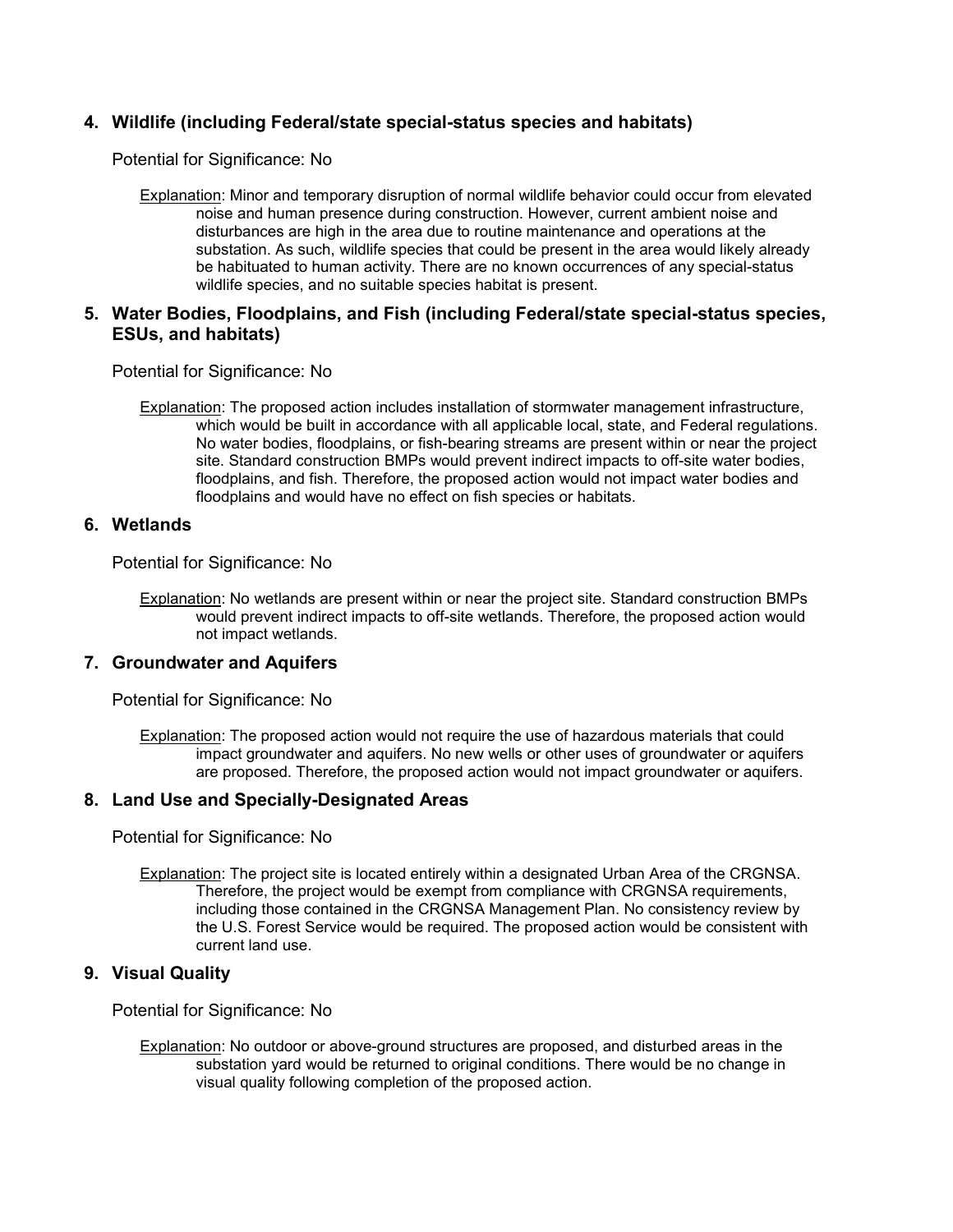### **10. Air Quality**

Potential for Significance: No

Explanation: Construction activities would result in a minor and temporary increase in dust and emissions in the local area. There would be no long-term change in air quality following completion of the proposed action.

#### **11. Noise**

Potential for Significance: No

Explanation: Construction activities could temporarily and intermittently produce noise at levels greater than current ambient conditions. Noise impacts would be temporary and intermittent and would only occur during daylight hours (approximately 7 AM to 7 PM). There would be no long-term change in ambient noise following completion of the project.

#### **12. Human Health and Safety**

Potential for Significance: No

Explanation: Standard construction BMPs would minimize risk to human health and safety. Hazardous materials, if found, would be disposed of off-site according to all local, state, and Federal regulations. Therefore, the proposed action would not be expected to impact human health and safety.

### **Evaluation of Other Integral Elements**

The proposed project would also meet conditions that are integral elements of the categorical exclusion. The project would not:

**Threaten a violation of applicable statutory, regulatory, or permit requirements for environment, safety, and health, or similar requirements of DOE or Executive Orders.**

Explanation: N/A

**Require siting and construction or major expansion of waste storage, disposal, recovery, or treatment facilities (including incinerators) that are not otherwise categorically excluded.**

Explanation: N/A

**Disturb hazardous substances, pollutants, contaminants, or CERCLA excluded petroleum and natural gas products that preexist in the environment such that there would be uncontrolled or unpermitted releases.**

Explanation: N/A

**Involve genetically engineered organisms, synthetic biology, governmentally designated noxious weeds, or invasive species, unless the proposed activity would be contained or confined in a manner designed and operated to prevent unauthorized release into the environment and conducted in accordance with**